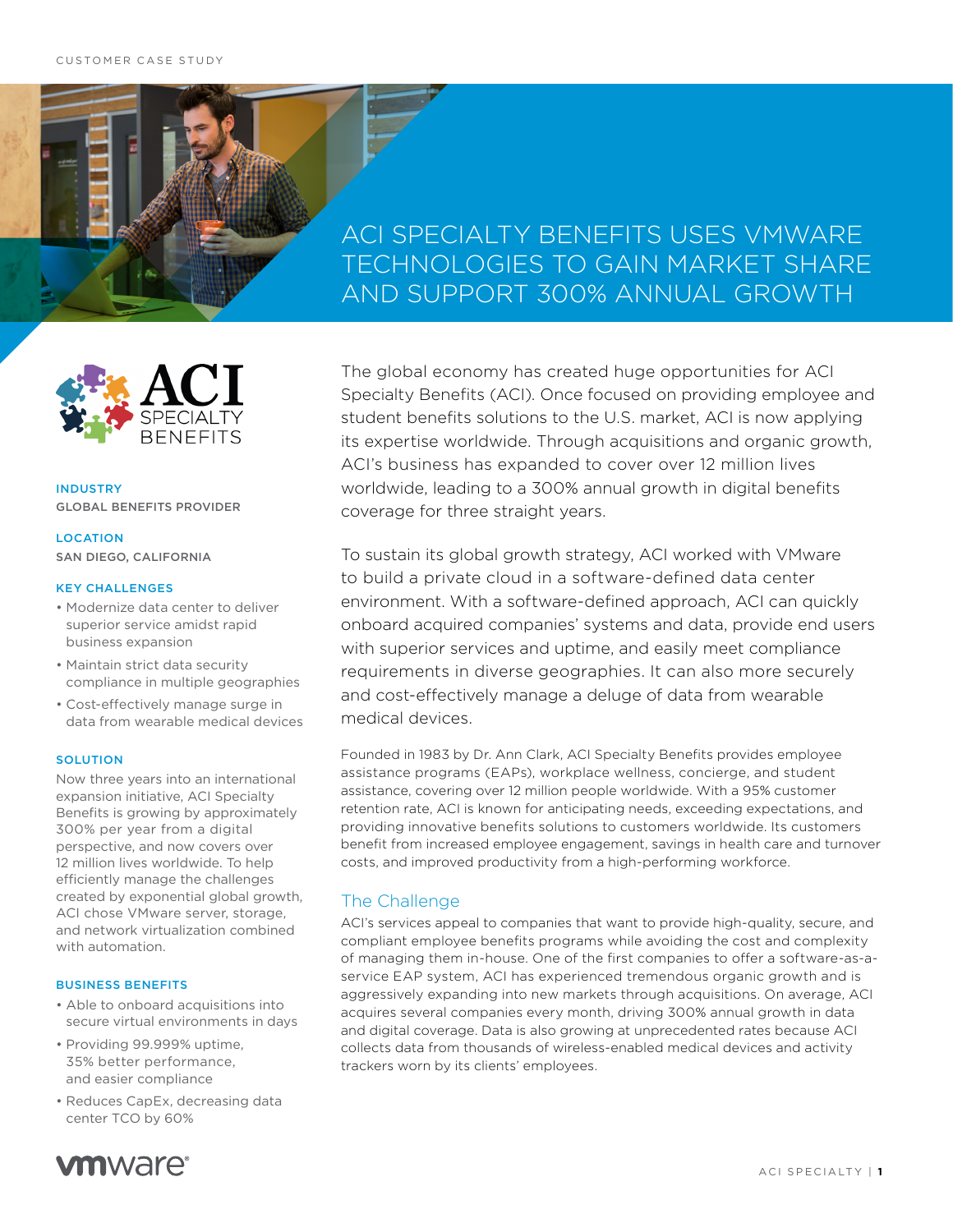*"*Nobody knows exactly what's going to happen when a company is growing at 300% a year, so we have to be ready for anything. With our software-defined data center powered by VMware, we can scale easily, sustain our growth in a controlled and compliant manner, and respond quickly to new business demands."

RYAN FAY GLOBAL CIO ACI SPECIALTY BENEFITS

### VMWARE FOOTPRINT

- VMware vSphere 6.5 with Operations Management™ Enterprise
- VMware vSAN™ 6.5
- VMware vRealize® Automation™ Enterprise
- VMware NSX® Enterprise

## APPLICATIONS VIRTUALIZED

- Microsoft Exchange Server
- Microsoft SQL Server
- Oracle database, employee benefits applications

#### PLATFORM

• Dell

#### **DAPTNED**

• ScaleMatrix

Years ago, ACI virtualized its data center with VMware vSphere® to increase performance, consolidate hardware, and onboard new customers and acquisitions more efficiently. However, as ACI's footprint grew from 2,000 virtual machines (VMs) to 15,000 in just 8 months, the company needed to further streamline administration, enhance visibility, and reduce costs to support its global growth strategy.

"We started acquiring companies with large, complex, predominantly physical infrastructures, and we needed to bring them into our virtual environment as quickly and efficiently as possible," says Ryan Fay, Global CIO, ACI. "We also wanted to show the acquired companies' IT departments the many benefits that virtualization could bring to their customers and end users."

Compliance was also a concern, as ACI must comply with HIPAA regulations in the U.S. as well as PCI, ISO, and data privacy rules around personally identifiable information (PII) that vary from country to country. Although ACI uses separate VMs for each client to safeguard personal health information, the company wanted to enhance data and network security to ensure clients that their information would be secure in a multitenant hosting environment.

"We use full encryption to secure consumer medical information and other sensitive data at rest," says Fay. "But in order to check the boxes for certain government contracts, we needed the ability to encrypt the entire VM—not just the data—without impacting performance, and be able to securely move those VMs between data centers."

With petabytes of information flowing through its network every day, ACI also wanted to modernize its data center with automation and a software-defined, hyper-converged infrastructure. "Storage costs were getting out of control, and we needed a more scalable and intelligent network that would be easier to secure," says Fay. "We also saw an opportunity to help our development teams improve time to market by automating the provisioning of dev/test environments."

## The Solution

Exponential growth placed huge demands on ACI's data center. To manage global expansion, ACI upgraded its virtual environment with the latest vSphere capabilities, including new features to enhance visibility and security.

ACI had already experienced compelling business benefits using VMware vSphere with Operations Management, including 20% CapEx savings, 40% higher capacity utilization, 50% higher consolidation ratios, and a 35% reduction in the time needed to integrate back-end systems.

"vSphere 6.5 came at just the right time for us, and the migration went seamlessly," says Fay. "We benefit from built-in encryption, improved management with the VMware vCenter Server® Appliance, and faster access to performance metrics through the user-friendly HTML5 Web client."

In describing the migration experience, Fay shares, "Migrating from one vCenter Server to another used to be a time-consuming, manual task for my team. Now we are able to automate end-to-end migrations via VMware's migration tool."

In vSphere 6.5, encryption occurs at the hypervisor level instead of within the VM itself; therefore, the guest operating system is not a factor. Data coming out of the virtual disk controller in the VM is immediately encrypted by a module in the kernel before being sent to the kernel storage layer. In addition, vSphere 6.5 offers encrypted vMotion®, Secure Boot support, and enhanced logging, strengthening ACI's security profile.

## **vm**ware<sup>®</sup>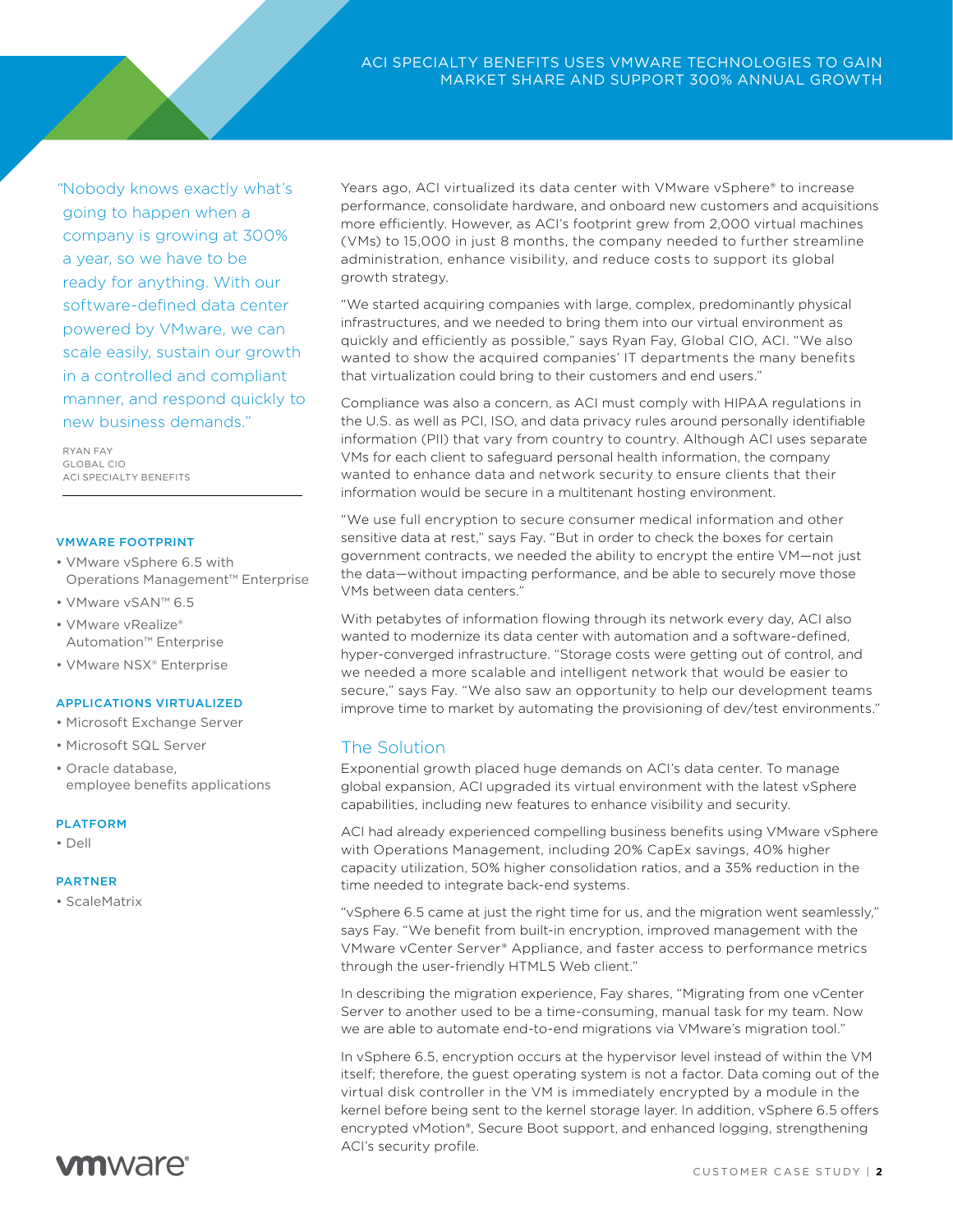"We no longer have to monitor whether encryption is running in a VM or worry about whether the guest operating system is Linux or Windows," says Fay. "More important, we have peace of mind that data managed in our environment is compliant with HIPAA, PCI, and government standards for protecting PII—even when it's being moved between data centers."

To improve performance and reduce total cost of ownership, ACI stopped buying traditional SAN hardware and began using VMware vSAN 6.5 to provide all-flash storage to its software-defined data center. "With vSAN, we are using all-flash configurations to get a 35% boost in performance while actually reducing costs," says Fay. "We tried another hyper-converged solution, but preferred vSAN because of its cost-effective scalability and native integration with vSphere."

ACI also deployed VMware NSX and vRealize® Automation to enhance security and automate network and service provisioning.

"We wanted to take our multi-tenant private cloud to the next level of security using micro-segmentation, and automate critical functions such as disaster recovery and self-service provisioning," says Fay. "By leveraging the vSphere Predictive Distributed Resource Scheduler® (DRS), we can utilize vRealize Operations to collect hundreds of thousands of metrics across numerous types of objects daily. We can track dynamic threshold calculations to more precisely automate resources on demand and proactively manage workload balance."

With resource pools able to be easily added, removed, or reorganized, ACI now has more flexibility and the ability to subdivide different business units. Coupled with VMware's new Rest-Based APIs, ACI is able to automate and manage more resources effortlessly. "If the workload on one or more virtual machines drastically changes, Predictive DRS will automatically spin up more resources on demand," says Fay.

## Business Results & Benefits

## Managing Exponential Growth

With improved visibility into its data centers and individual workloads, ACI can resolve problems faster and provide management with up-to-date, easily consumable information about capacity and performance. The result is more agile decision-making.

"Nobody knows exactly what's going to happen when a company is growing at 300% a year, so we have to be ready for anything," says Fay. "If we keep 30% overhead capacity, that could turn to 15% in the morning if we bring on a few new clients—the business is moving that fast. With our software-defined data center powered by VMware, we can scale easily, sustain our growth in a controlled and compliant manner, and respond quickly to new business demands."

Before onboarding a new acquisition's IT systems, ACI uses VMware tools to quickly create demo environments of the new applications and put the target company's leadership at ease. The VMware solutions integrate with ACI's F5 BIG-IP load balancing platform, helping avoid performance problems or service disruptions for end users.

"We can bring a new acquisition into our VMware environment in a matter of days and give them better performance and higher availability than they've ever experienced," says Fay.

# *m*mware<sup>®</sup>